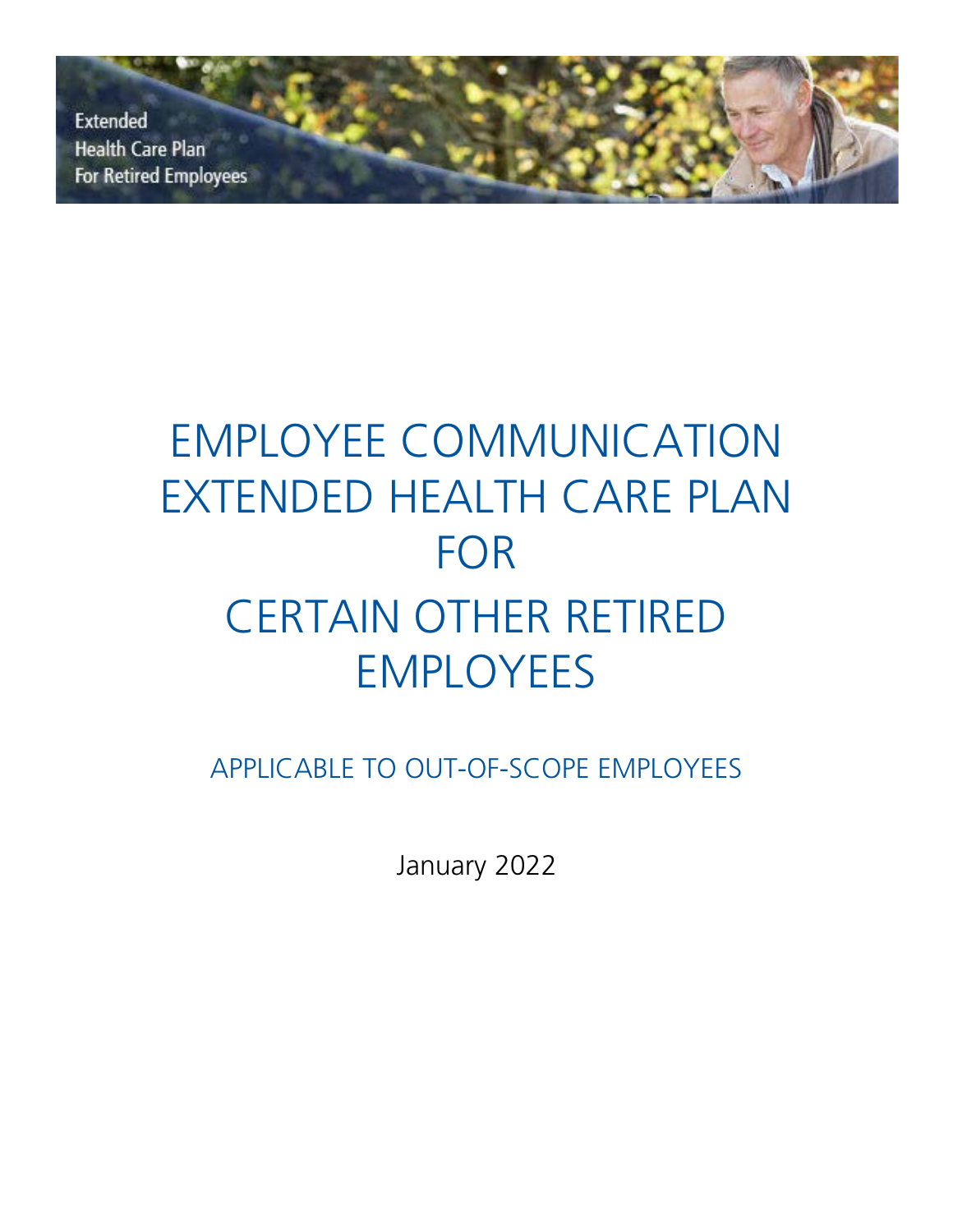The Extended Health Care Plan for Certain Other Retired Employees was introduced effective January 1, 2002. All out-of-scope employees meeting the Definition of Retiree are eligible to enroll in the plan.

## **Definition of Retiree**

An out-of-scope employee of Executive Government, and/or surviving spouse, who on or after January 1, 2002:

- a. ceases to be employed in the Executive Government;
- b. is age 50 or more when employment ceases;
- c. if ceasing to be employed on or after January 1, 2002, has a minimum of eight years of service with the Executive Government of Saskatchewan;
- d. is in receipt of, or eligible to receive a pension or deferred pension from the Saskatchewan Pension Annuity Fund or the Public Service Superannuation Fund, Public Employees Pension Plan;
- e. was enrolled and participating in the Extended Health Plan for employees at the time of termination/retirement; and
- f. was not terminated for cause.

### **Insurance Coverage**

The specifics of the insurance coverage are set out in the contract with the insurance carrier. The current contract is for the period January 1, 2022 to December 31, 2022. The following information describes but does not alter or replace the insurance coverage specified in the insurance contract.

As of July 1, 2021, the following enhancements where applied to the existing schedule of benefits for the Extended Health Care Plan for Certain Other Retired Employees.

| <b>Hearing Aids:</b>              | $\frac{1}{2}$ \$1,400 every 5 years |
|-----------------------------------|-------------------------------------|
| <b>Prescription Drugs:</b>        | $\vert$ \$2,300 per year            |
| Chiropractor, Massage and Physio: | \$300 per year                      |
| Vision Care:                      | S200 every 2 years                  |

In addition to the Extended Health Care Plan, for Certain Other Retirees have the option to add the Dental Care plan enhancement. A member must be enrolled in the Extended Health Care Plan to participate in the Dental Care plan and their coverage level must be the same as their Extended Health Care level. (For example: single coverage level in Health Care will mean single coverage level in Dental.) Opting into the Dental Care Plan, must be done at the time of retirement.

Example, if a member opts-in for six months then chooses to opt-out, they are free to do so, BUT they cannot opt back in at a later date.

Example: If a member chose the Extended Health Care Plan for Retired Certain Other Retirees BUT did not choose the dental option, they cannot opt in at a later date.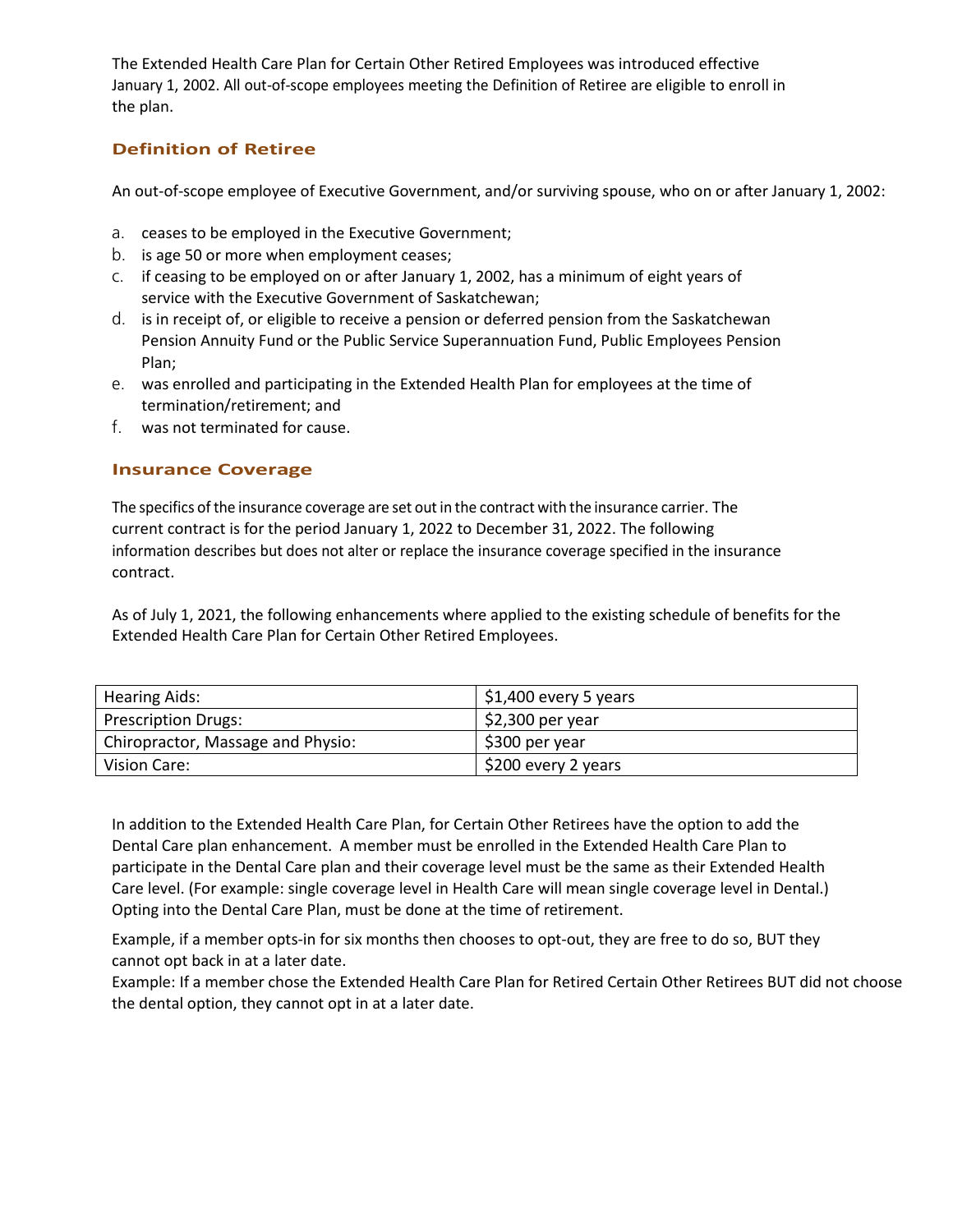The table below summarizes the Dental Plan coverage:

| PLAN <sub>1</sub>                         |                                      |                               |                                       |                                           |                                   |                    |                                                    |
|-------------------------------------------|--------------------------------------|-------------------------------|---------------------------------------|-------------------------------------------|-----------------------------------|--------------------|----------------------------------------------------|
| Deductible:                               | \$0.00                               |                               |                                       |                                           |                                   |                    |                                                    |
| Coinsurance:                              |                                      |                               |                                       |                                           |                                   |                    |                                                    |
|                                           | Major                                | Orthodontic                   |                                       |                                           |                                   |                    |                                                    |
| Basic/ Routine                            | Treatment                            | Treatment                     |                                       |                                           |                                   |                    |                                                    |
| 80%                                       | $0\%$                                | $0\%$                         |                                       |                                           |                                   |                    |                                                    |
| Maximums:                                 |                                      |                               |                                       |                                           |                                   |                    |                                                    |
|                                           | Major                                | Orthodontic                   |                                       |                                           |                                   |                    |                                                    |
| Basic/ Routine                            | Treatment                            | Treatment                     |                                       |                                           |                                   |                    |                                                    |
| \$1,500 per<br>year                       | N/A                                  | N/A                           |                                       |                                           |                                   |                    |                                                    |
| Fee Guide:                                | <b>Current Provincial Fee Guide</b>  |                               |                                       |                                           |                                   |                    |                                                    |
| <b>Covered Expenses:</b>                  |                                      |                               |                                       |                                           |                                   |                    |                                                    |
| Basic/Routine                             |                                      |                               |                                       |                                           |                                   |                    |                                                    |
| Examinations,<br>extractions,<br>fillings | Prophylaxis,<br>fluoride, x-<br>rays | Pit and<br>fissue<br>sealants | Endodontics,<br>root canal<br>therapy | Periodontics,<br>treatment of<br>the gums | Denture<br>relines and<br>rebases | Denture<br>repairs | Recall<br>examinations,<br>1 visit per 9<br>months |

The insurance plan includes coverage for the spouse and dependents. In the event of the death of the retired employee, coverage remains available to the surviving spouse and dependents.

In the event of the death of an employee who meets the Definition of Retiree at the time of death(prior to enrolment), the insurance coverage will be made available to the surviving spouse (and through the spouse's coverage the dependents).

### **Cost of Insurance and Method of Payment**

Premium costs for the insurance are subject to the terms of the insurance contract. A Joint Board of Trustees oversees the Plan and its administration.

For the period **January 1, 2022 to December 31, 2022**, the monthly premium costs are:

|        |          |         | Premium  |             | Premium   |
|--------|----------|---------|----------|-------------|-----------|
|        |          |         | Total    | Premium for | Total     |
|        |          |         | without  | Optional    | including |
|        | Premium  | Subsidy | Dental   | Dental      | Dental    |
| Single | \$95.68  | \$14.70 | \$80.98  | \$20.21     | \$101.19  |
| Couple | \$189.97 | \$29.40 | \$160.57 | \$34.36     | \$194.93  |
| Family | \$236.79 | \$36.75 | \$200.04 | \$34.36     | \$234.40  |

\*Premiums may be subject to provincial taxes where required by law. There is no difference in the dental premium rates between couple and family coverage.

Retirees/surviving spouses are required to pay plan premiums by pre-authorized payment from their bank account.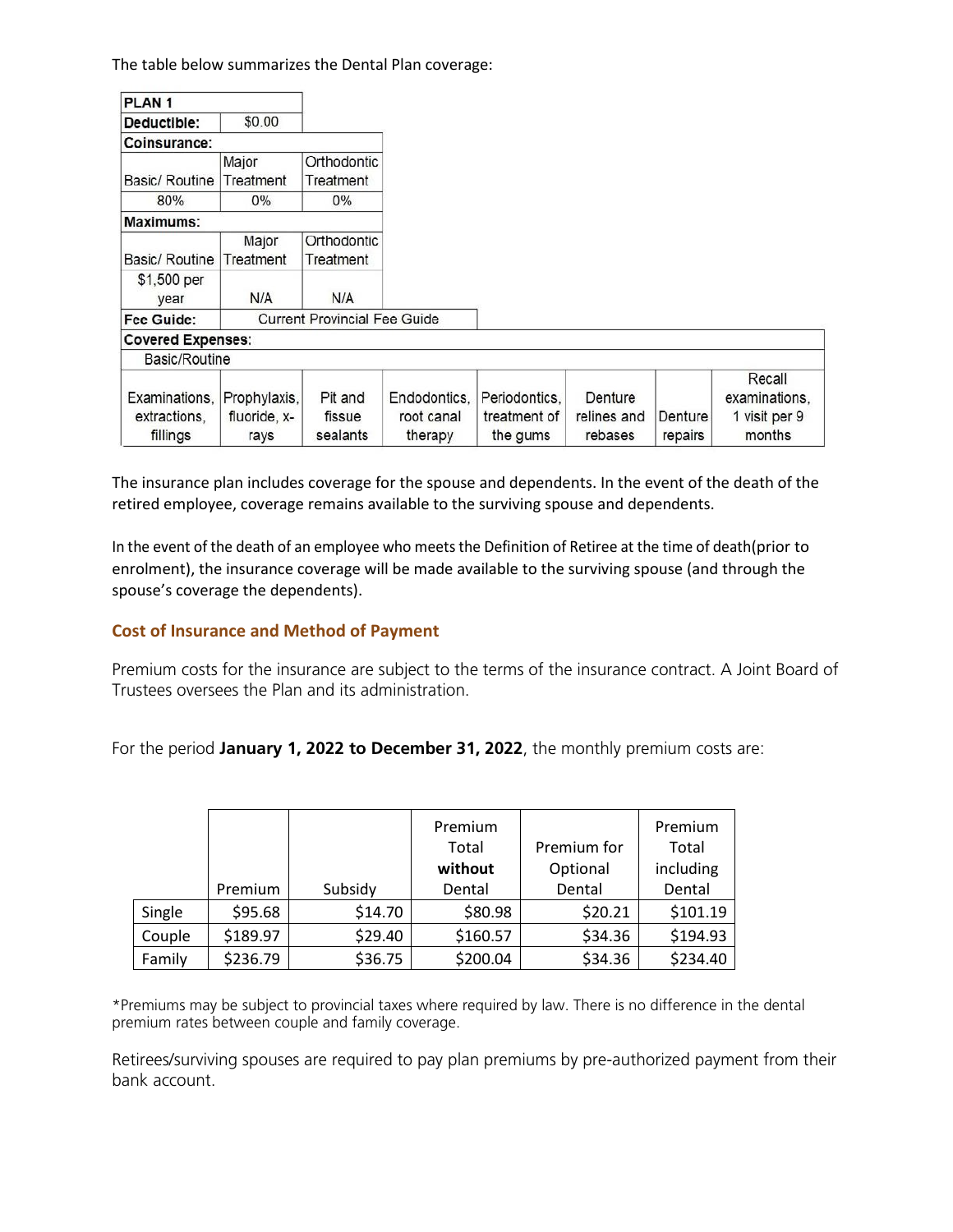#### **Enrolment**

Retirees/surviving spouses are allowed to enroll during a sixty (60) day period following termination of employment. The insurance contract for the period January 1, 2022 to December 31, 2022 provides that enrolment will occur without any medical test of insurability.

Enrolment must be at the same plan option (i.e., single, couple or family) as what was in effect under the employee plan immediately prior to retirement unless there has been a valid change to your family status. Valid family status changes are as follows:

- a dependent does not meet the definition of a dependent as defined by this plan;
- the death of a spouse or dependent; or,
- a divorce from your spouse.

In the event of a family status change resulting in your plan option being downgraded during the year (i.e., couple to single, family to couple or family to single), the premium rate for the downgraded option takes effect immediately.

**Note**: Employees on leave of absence immediately prior to termination of employment are eligible to enroll only if they were enrolled and participating in the Extended Health Care Plan for Certain Other Employees at the time of termination/retirement.

Retirees/surviving spouses, who become eligible January 1, 2022, or after, are to be provided with a plan booklet, enrolment form, Pre-Authorized Payment Application Form and a copy of this Employee Communication document by their Human Resource Service Centre, and must sign an Acknowledgement Form.

Eligible retirees/surviving spouses who do not enroll in the plan during the sixty (60) day period will not be allowed to enroll in the plan at a later date.

### **Re-employment in Executive Government Following Enrolment in the Plan**

If an employee had previously enrolled in the Extended Health Care Plan for Certain Other Retired Employees and is subsequently rehired, their retiree coverage (subject to continued payment of premiums) will carry on until they are enrolled in the employee plan. Their retiree coverage will cease once they are covered by the employee plan. When they again terminate employment, a new enrolment checklist will be completed and, if enrolled in the employee plan at date of termination, they will again be eligible to apply for the retiree plan.

### **Additional Facts**

- Fee Guide is based on retiree's province of residence if specific coverage details are required its best to contact Canada Life at 1-800-957-9777 to confirm this information once the plan is set up.
- Scaling covered at 6 units per 12 months.
- Recall Services (including limited oral exams, limited periodontal exams, polishing & fluoride)  $-1$ visit per 9 months.
- Prophylaxis is cleaning of the teeth by a dentist or dental hygienist, including removal of plaque, materia alba, calculus, and extrinsic stains; done as a preventive measure for control of gingivitis.